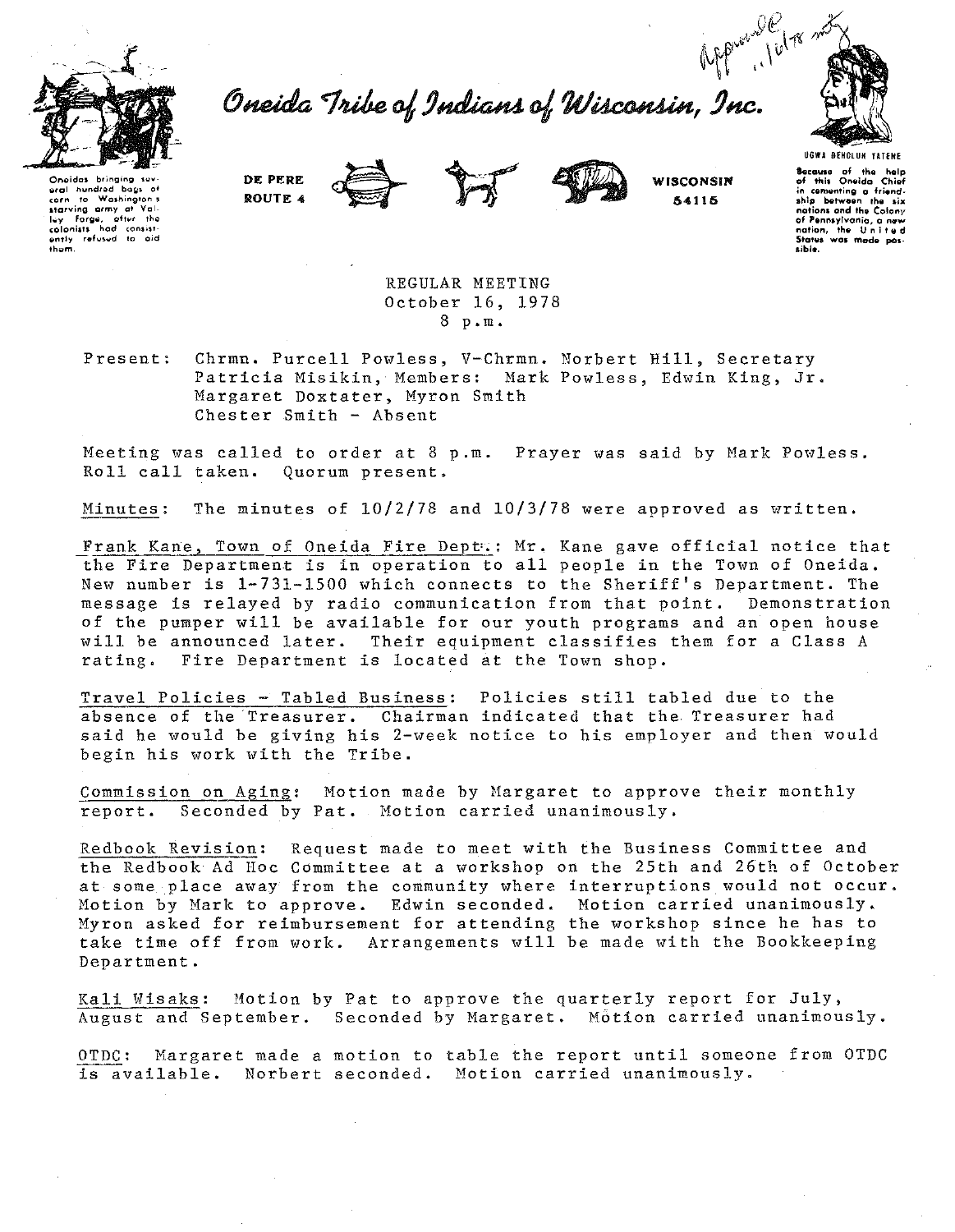Oneida Tribe of Indians of Wis. Regular Meeting 10/16/78 Page 2

CETA: Request made to post Janitor position at reduced hours amounting<br>to half-time due to less work duties. Norbert moved to annrove. Mark to half-time due to less work duties. Norbert moved to approve. seconded. Motion carried unanimously.

Request made to hire Mike King on an interim basis for the Home Evaluator position and to be hired regularly if no one else applies. Motion by Norbert to approve. Seconded by Mark. Motion carried unanimously.

Request to approve the wage increase to S4.80 for Marvin Lucas for his revised duties as outlined in his job description. Moved by Edwin to approve. Seconded by Mark. Motion carried unanimously.

Request made to form a Personnel Selection Subcommittee consisting of three members to be selected for interviewing CETA applicants on the 2nd and 4th Tuesday of each month, and that other council members be alternates, with two council members constituting a quorum. Motion by Mark<br>to approve. Seconded by Edwin. Motion carried unanimously. Seconded by Edwin. Motion carried unanimously.

Request to approve Howard Cannon as Real Estate Technician. to approve. Norbert seconded. Motion carried unanimously. Edwin moved

Motion made by Norbert to approve Ron Skenandore as Chairperson of the Oneida Manpower Personnel Selection Subcommittee and Nancy Webster for<br>Vice-Chairperson, Motion seconded by Pat. Motion carried unanimously. Motion seconded by Pat. Motion carried unanimously.

Request made to approve Don Doxtator for the Custodian/Guard position at the Oneida Nursing Home. Motion by Margaret to approve. Pat seconded. Motion carried unanimously.

Request to approve Sue Tubby for the Secretary/Receptionist position at the Tribal Building. Motion to approve by Margaret. Seconded by Mark. Motion carried unanimously.

Motion by Mark was seconded by Norbert to approve Tim King for the Recreation Program Supervisor. Vote was 5 for and 1 opposed (Myron). Motion carried.

Motion by Mark to approve the Youth Program application procedures, eligibility guidelines and jobsite listings for FY '79. Norbert seconded. Motion carried unanimously.

Request made to approve Carolyn Skenandore for the Secretary/Receptionist position at the Civic Center. Motion by Norbert. to approve was\_seconded in. by Edwin. Motion carried unanimously.

Request made to approve Carolyn Baird for the Medical Transcriptionist at \$3.50 for a six-week probationary period and with an increase to \$3.75 after satisfactory completion of the probation period. Moved by Mark to approve and seconded by Margaret. Motion carried unanimously.

Motion by Pat to approve the hiring of Linda Vieau for the Employability Improvement Specialist. Seconded by Margaret. Motion carried unanimously.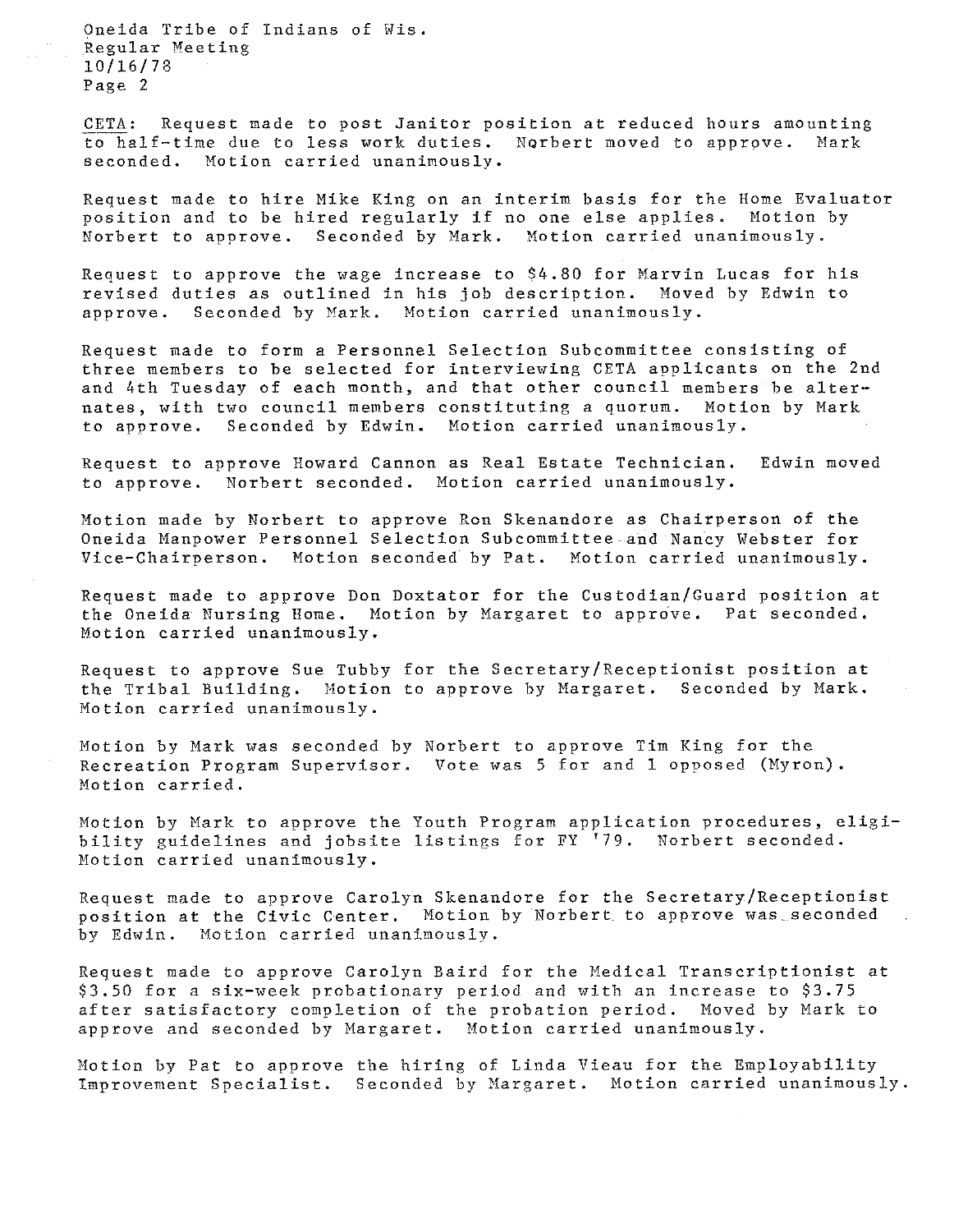Dneida Tribe of Indians of Wis. Regular Meeting 10/16/78 Page 3

Request made to approve Bob Macaux to be hired on a week-to-week basis upon completion of his probationary period or until we find his replacement and that the revised job description for his position be posted with the salary being negotiable. Motion by Myron to approve. Norbert seconded. Motion carried unanimously.

Motion by Norbert to approve Victoria Cook to fill the vacant youth position on the CETA Manpower Board. Seconded by Pat. Motion carried unanimously.

Tony Utschig indicated that Dale Wheelock has informed him that he has found another job. Tony requested that Dale's job description be posted. Dale has given his 2-week notice. Moved by Margaret to approve. Edwin seconded. Motion carried unanimously. Tony was directed to write a letter of thanks for work well done to Dale.

OTDC: Myron made a motion to remove the OTDC report from the table now that Bill Brownson is present. Pat seconded. Motion carried unanimously.

Bill Brownson requested bonding for OTDC through the Tribe because they need it to be in a position to bid on the 10-2 modernization project and other similar projects. Discussion regarding what this bonding would entail. Mark made a motion that Bill follow up with more information about the bonding. Margaret seconded. Motion carried unanimously.

Chairman indicated that he got a call from Cornell's office regarding vendor calls on unpaid bills for the nursing home and the health center. Myron made a motion that the bills be referred to OTDC and that they tell the vendors why there is a hold up in paying them. Edwin seconded. Mark amended the motion stating that Bill Brownson present a payment schedule<br>to the Business Committee. Myron concurred with the amendment. Motion to the Business Committee. Myron concurred with the amendment. carried unanimously.

Discussion regarding having a tenant in the Lutheran Home until it is scheduled for renovation. Motion by Myron that OTDC take steps to ensure that the Lutheran Home does not suffer water pipe freeze up and to take<br>in a tenant if necessary. Edwin seconded. Motion carried unanimously. in a tenant if necessary. Edwin seconded.

Motion by Myron to approve the OTDC report. Norbert seconded. Motion carried unanimously.

PLANNERS: Discussion ensued about FY '79 General Revenue Sharing funds in the amount of \$35,880. Question also asked of Carl as to why he is performing a dual role, one as adminstrator of the CDBG and also as a Director.

It was indicated that anyone with ideas on spending the revenue sharing<br>monies should make their recommendation known at this time. Budget monies should make their recommendation known at this time. requests will be accepted from now until the budget is drafted. The revenue sharing monies are a public services allocation. Motion by Mark to approve the timeline for the hearings on revenue sharing and that we allow 30 days from today for budget requests. Norbert seconded. Vote was 5 for and 1 opposed (Myron). Motion carried.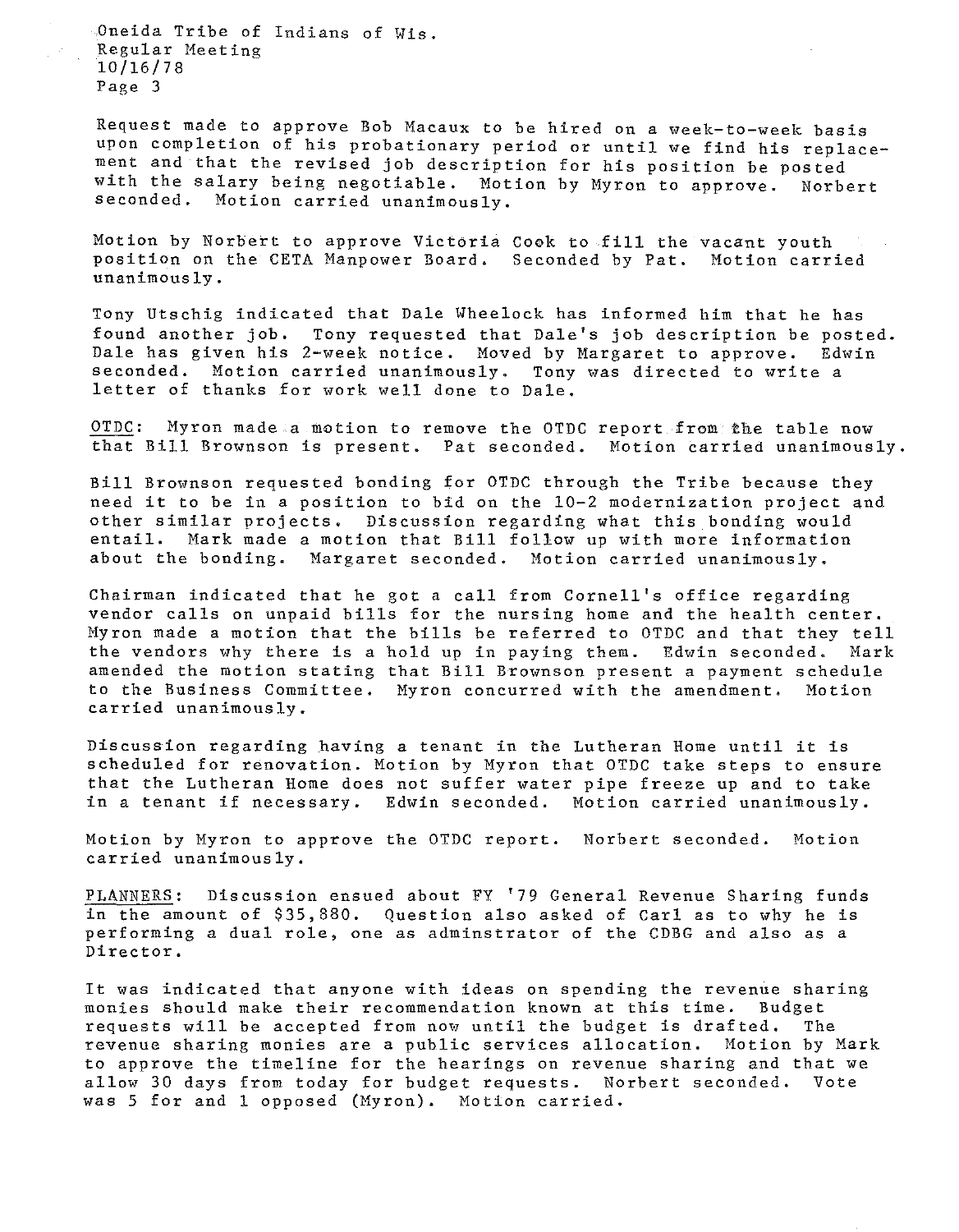Oneida Tribe of Indians of Wis. Regular Meeting io/16/78 Page 4

Discussion ensued on FY '77 CDBG amendments. Myron made a motion that the parking lot construction at the Civic Center be priority number one. Vote **was 5 for and 1 opposed. Motion carried.** 

Norbert made a motion to recognize the other two line items changes as presented. Mark seconded. Motion carried unanimously. Myron also stated he does not approve Carl's being a Project Director for the CCC rehabilitation at Site II.

Margaret made a motion to approve the purchase of an electric typewriter from savings of the CCC building improvement, if any. Pat seconded. Motion carried unanimously.

Motion by Mark to approve Carl's wage increase request to \$6.466/hour. Seconded by Edwin. Motion carried unanimously.

(Myron leaves at 9:40 p.m.)

OTDC presented a bid to complete the rehabilitation of the CCC building for \$7286. Would start work 10 days after being awarded the job. This is a force account which means using ITAC at Davis-Bacon rates. Motion by Edwin to approve. Seconded by Norbert. Discussion regarding ITAC and using Davis-Bacon wages and possible wage dispute problems. It was suggested that all employees be made aware of the situation. Motion carried unanimously. Mark made a motion that Bill Brownson explain to the employees that the rates are Davis-Bacon and why. Edwin seconded. Motion carried unanimously.

EDUCATION: Norbert made a motion to table the Higher Education and Employment Assistance reports because they did not come through the Education Board. Margaret seconded. Motion carried unanimously.

Enrollments: Motion by Margaret to approve the September enrollments. Seconded by Norbert. Vote was 4 for and 1 opposed. Motion carried.

Discussion regarding Sandra Jakobowski. Enrollment application was denied previously as having only 1/Bth degree Oneida blood. Present application shows the same information. Mark made a motion to deny the application. Edwin seconded. Motion carried unanimously. It was suggested that a letter be sent to Sandra informing her of the denial and that she be told that the burden of proof is on the applicant if she wishes to reapply.

RNIP: Requested travel to Madison on October 16-17 to attend the Native American ADvisory Committee meeting. Motion by Norbert to approve was seconded by Edwin. Motion carried unanimously. Motion by Margaret to approve the RNIP report. Seconded by Pat. Motion carried unanimously.

OHA: Motion to approve the OHA monthly report for September made by Mark. Edwin seconded. Motion carried unanimously.

Personnel Selection Committee: Mark made a motion to hire Mark White for the Assistant Coastal Planner position with the condition that he attend at least one planning course at UWGR. Norbert seconded. Motion carried unanimously.